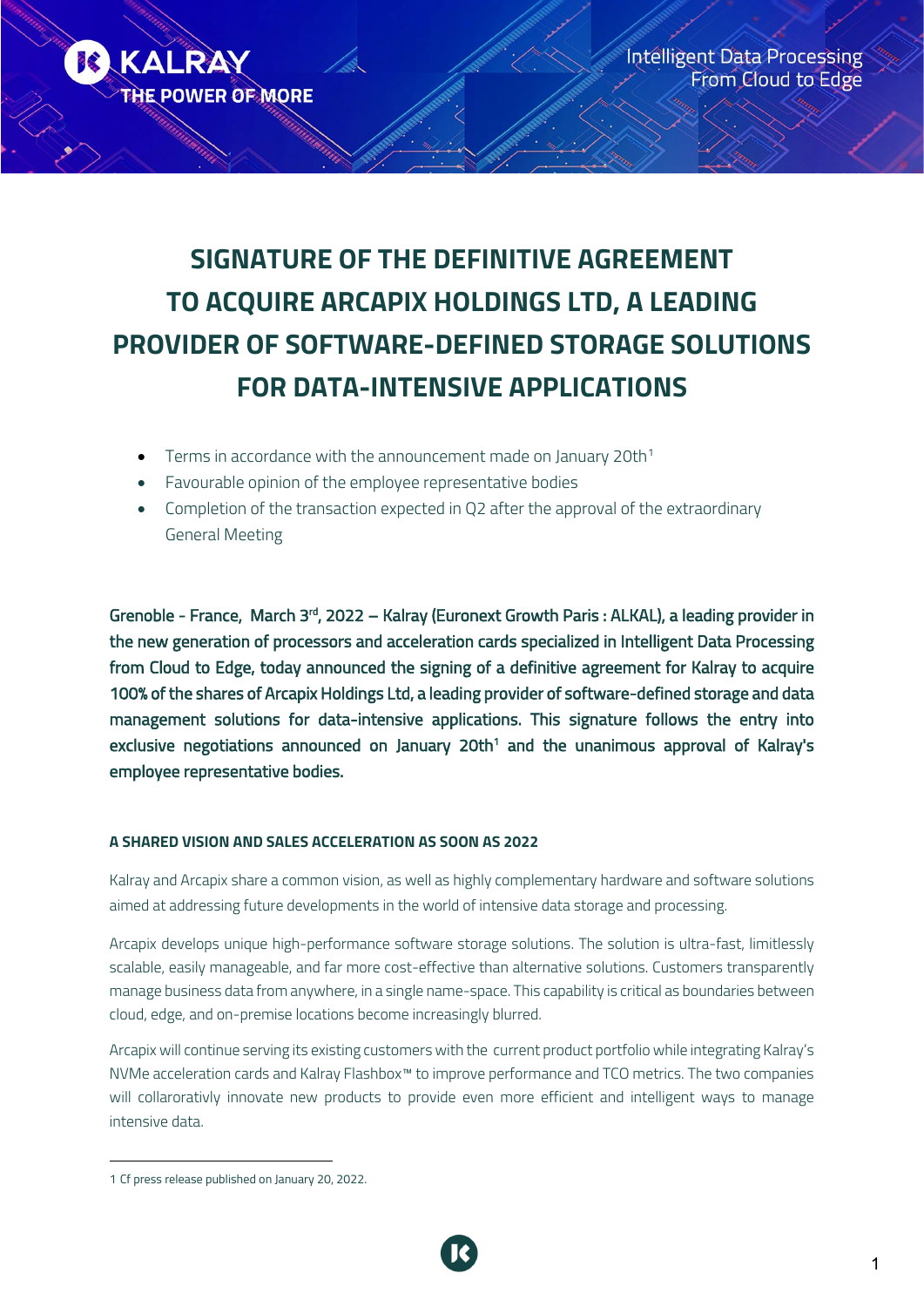

With this acquisition, Kalray significantly increases growth opportunities, accelerates the commercialization of its technology and products, and leverages cross-selling opportunities.

Kalray undergoes a solid change in dimension starting immediately. As of today, the Arcapix team includes more than 50 employees, including experts in storage solutions and data-intensive applications. The team includes a sales and support force of more than 30 people worldwide, an essential asset for commercial deployment. The two founders of Arcapix will keep their positions within Arcapix.

This acquisition will also give access to new markets opportunities for Kalray, in three of the most demanding and exciting data-intensive industries - Media, AI & Scientific Research. Kalray would also have access to Arcapix's broad customer portfolio and its set of strategic resellers including Dell Technologies.

Kalray expects to reach a cumulative revenue of [2](#page-1-0)0 M $\varepsilon^2$  in 2022.

### **TERMS AND CONDITIONS OF THE ACQUISITION**

The final terms of the acquisition are in line with the elements communicated at the time of entering into exclusive negotiations<sup>[3](#page-1-1)</sup>. Kalray acquires 100% of the capital of Arcapix Holdings Ltd shares for a maximum amount of [4](#page-1-2)64 770 Kalray's shares<sup>4</sup> and € 0.9 million paid in cash subject to closing adjustments . By way of illustration, a shareholder holding 1.00% of Kalray's current share capital before the completion of the contemplated acquisition would hold a participation of 0.93% if all the above mentioned Kalray shares were eventually issued to the sellers.

The transaction is expected to close in the second quarter following the approval of Kalray's upcoming extraordinary general meeting of shareholders.

The vote of the General Meeting will relate in particular to the resolution necessary for the implementation of this acquisition project and in particular to the issue of shares necessary for its completion. The report of the contribution auditor will be made available to the shareholders prior to the said general meeting. Kalray will continue to keep the market informed of next steps.



<span id="page-1-0"></span><sup>&</sup>lt;sup>2</sup> Pro forma data.

<span id="page-1-1"></span><sup>&</sup>lt;sup>3</sup> Cf press release published on January 20, 2022.

<span id="page-1-2"></span><sup>4</sup> At closing, 73,384 shares would be issued to the sellers and the balance of the purchase price of up to 391 386 additional shares will be paid in several deferred instalments over 3 years depending on the presence of the founders and completion of performance objective. The price per Kalray share that would be used in the acquisition would be equal to € 36.12 (the volume-weighted average price of the shares of Kalray over the 180-trading-day period immediately preceding the signature of the non-binding tem sheet related to the contemplated transaction).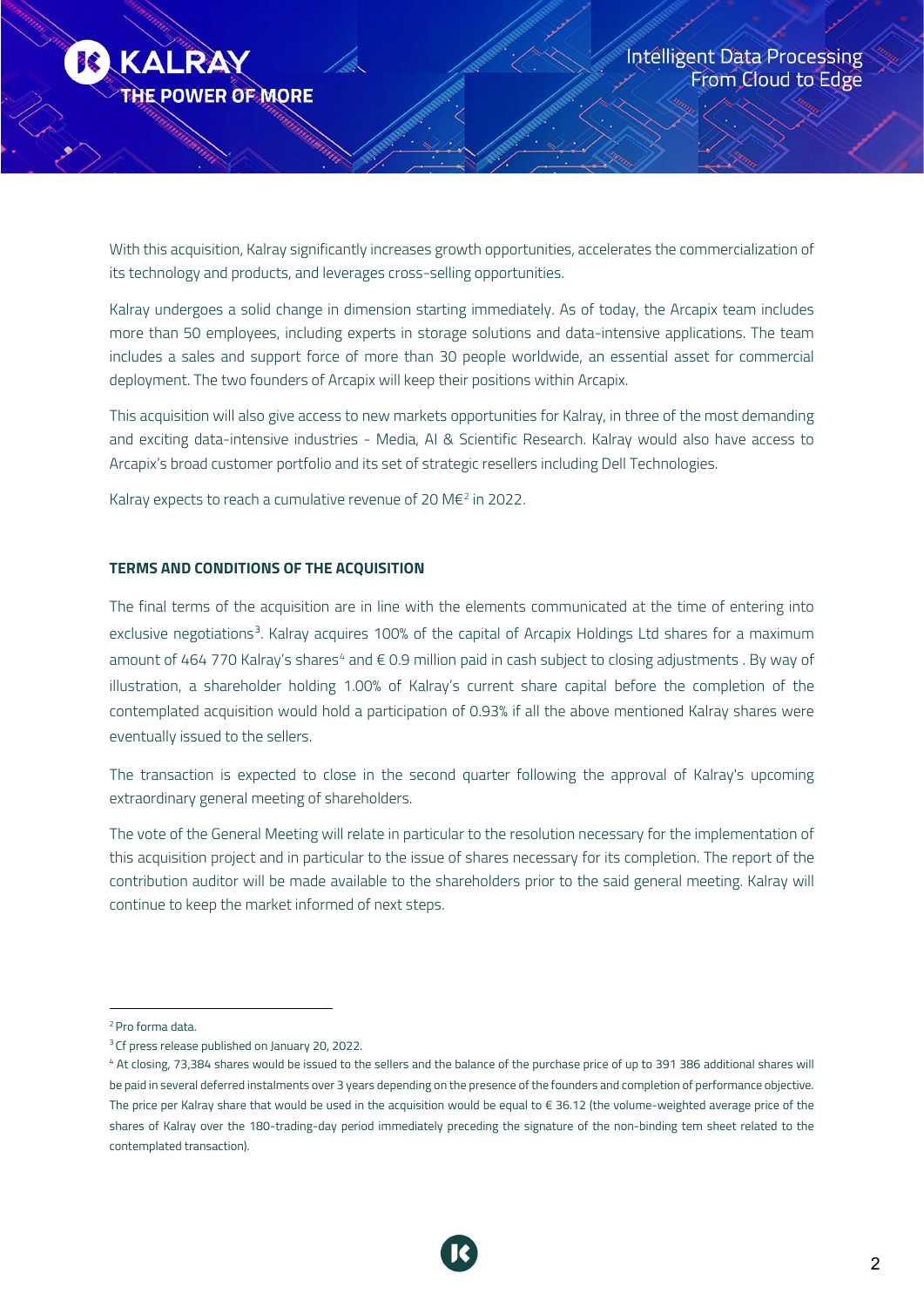

Kalray was accompanied in this operation by :

- Legal advice : Jones Day, Kalray's advice (Charles Gavoty, Alexandre Wibaux and Jérémie Noel) and Bignon Lebray (Neil Robertson and Florian Landry) and Cripps (Beth Barns-Graham and Tom Newlyn), advice of Arcapix Holdings Ltd ;

- Financial due diligence: Grant Thornton (Nicolas Tixier- Associé, Emilie Descroix- Senior Manager, Clémence Arnaud and Geoffrey Borde) ;

- Tax and legal due diligence: Grant Thornton Société d'Avocats (Stéphany Brevost, Avocate-Associée and Emilie Fillette Casella, Avocate-Senior Manager, Stéphane Benezant Avocat-Associé, Olesya Monegier Du Sorbier, Avocate-Manager and Cécile Didolot Avocate-Directeur)

#### ABOUT KALRAY

Kalray (Euronext Growth Paris - FR0010722819 - ALKAL) is a fabless semiconductor company, a leading provider of a new class of processors, specialized in Intelligent Data Processing from Cloud to Edge. Kalray's team have created and developed its leading-edge technology and products to help its clients maximize the market possibilities presented by a world dominated by massive, disparate and pervasive data.

Thanks to Kalray's patented manycore architecture, Kalray's MPPA® Intelligent Data Processors are natively capable of managing multiple workloads with no bottlenecks to enable smarter, more efficient and energy-wise dataintensive applications. Kalray's offering includes processors, acceleration cards with associated software environment and appliances, allowing its customers to design the best solutions in fast growing sectors such as modern data centers, 5G, AI and Edge Computing, autonomous vehicles and others.

Founded in 2008 as a spin-off of CEA French lab, with investors such as Alliance Venture (Renault-NissanMitsubishi), Safran, NXP Semiconductors, CEA and Bpifrance, Kalray is dedicated through technology, expertise and passion to offer more: More for a smart world, more for the planet, more for customers and developers. [www.kalrayinc.com](http://www.kalrayinc.com/)

#### Risk Factors

The public's attention is drawn to the risk factors relating to Kalray and its activity appearing in the 2021 annual financial report published by Kalray on 21 april 2022.These documents are available free of charge on its website (www.kalray-bourse.com). The materialization of all or part of these risks is likely to have an unfavorable effect on the activity, financial situation, results, development or prospects of Kalray.